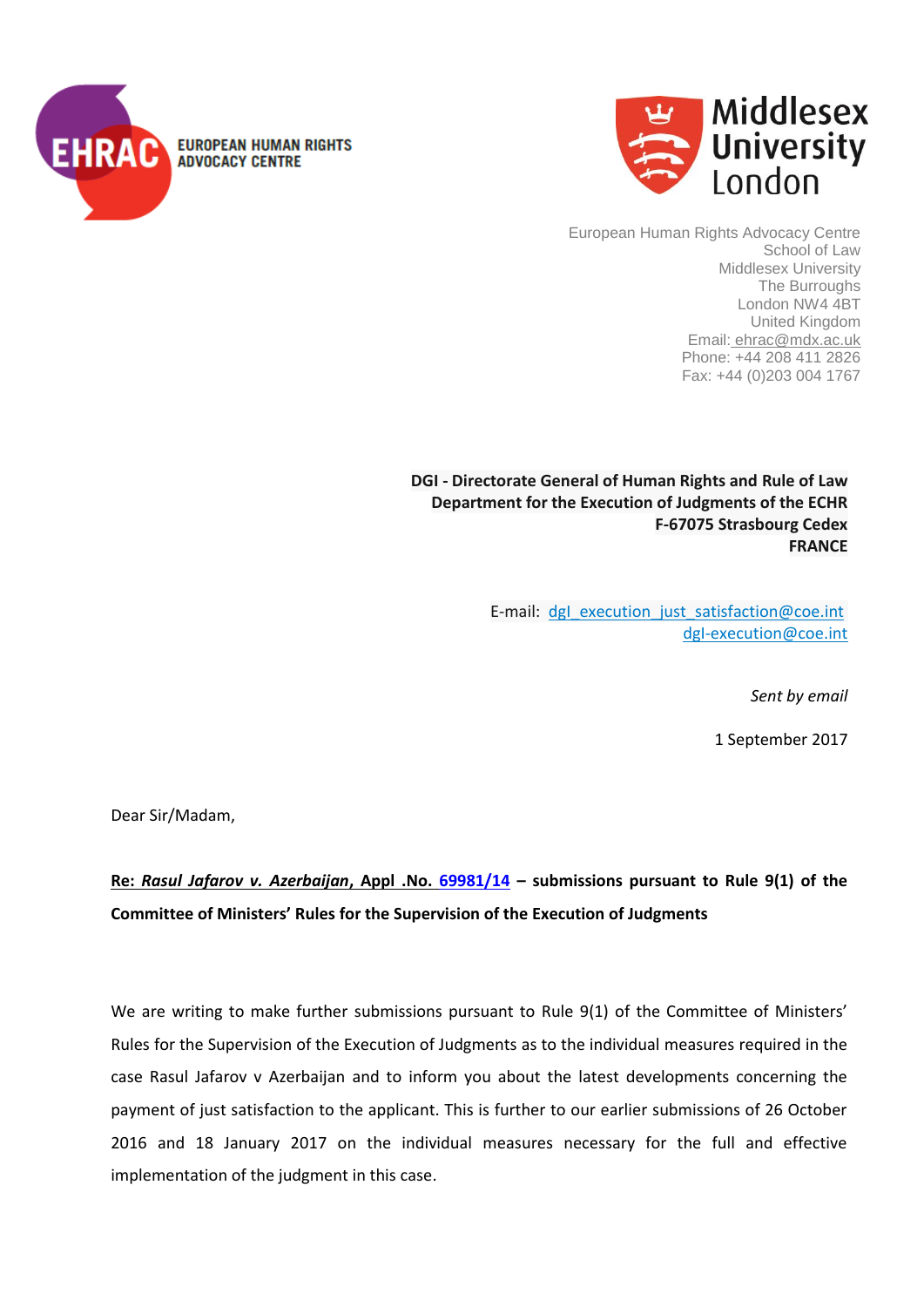These submissions deal with two issues: a) the re-opening of the domestic proceedings, and b) the payment of just satisfaction.

## a) Re-opening of the domestic proceedings

We attach an expert legal opinion on the impact of a finding of a violation of Articles 5 and 18 of the European Convention on Human Rights at the domestic level, which was commissioned by the European Human Rights Advocacy Centre (EHRAC) from Julian B. Knowles QC at Matrix Chambers. Mr Knowles was asked to advise on the impact of the finding by the European Court of Human Rights of a violation of Article 18 relating to the applicant`s pre-trial detention on the legitimacy of the criminal proceedings that led to his conviction (Annex 1). The Opinion concludes that the Court`s findings under Articles 5 and 18, in the particular circumstances of Mr Jafarov`s case, should lead to the reopening of the proceedings by the domestic courts, in order to achieve full *restitutio in integrum*.

The Opinion refers to Recommendation No. R (2000) 2 of the Committee of Ministers to member states on the re-examination or reopening of certain cases at domestic level following judgments of the European Court of Human Rights, which suggests that the re-opening of proceedings has proved to be the most efficient, if not the only, means of achieving *restitutio in integrum*, including in cases where 'the violation found is based on procedural errors or shortcomings of such gravity that a serious doubt is cast on the outcome of the domestic proceedings complained of (para II(ii)(b)).

Although the Opinion recognises that not every finding of a violation of Article 5 together with Article 18 will necessarily justify the reopening of the proceedings (for example, where evidence subsequently emerges which justifies the bringing of criminal charges), Mr Knowles concludes that the findings of the Court in Mr Jafarov's case make it clear that the whole criminal case against him was politically motivated, and accordingly that Mr Jafarov`s conviction was based on procedural errors or shortcomings `of such gravity that a serious doubt is cast on the legitimacy of his conviction` (para 16).

We recall that the domestic law allows for the possibility of reopening as the Criminal Code provides for a procedure for the re-examination of criminal cases on the basis of 'newly discovered circumstances' (Articles 461-467). In the applicant's case, we submit that the Court's judgment should be considered as a newly discovered circumstance forming the basis for the re-examination of the criminal case against the applicant (see the applicant`s previous submissions of 26 October 2016 and 18 January 2017). In his earlier submissions the applicant informed the Department that on 26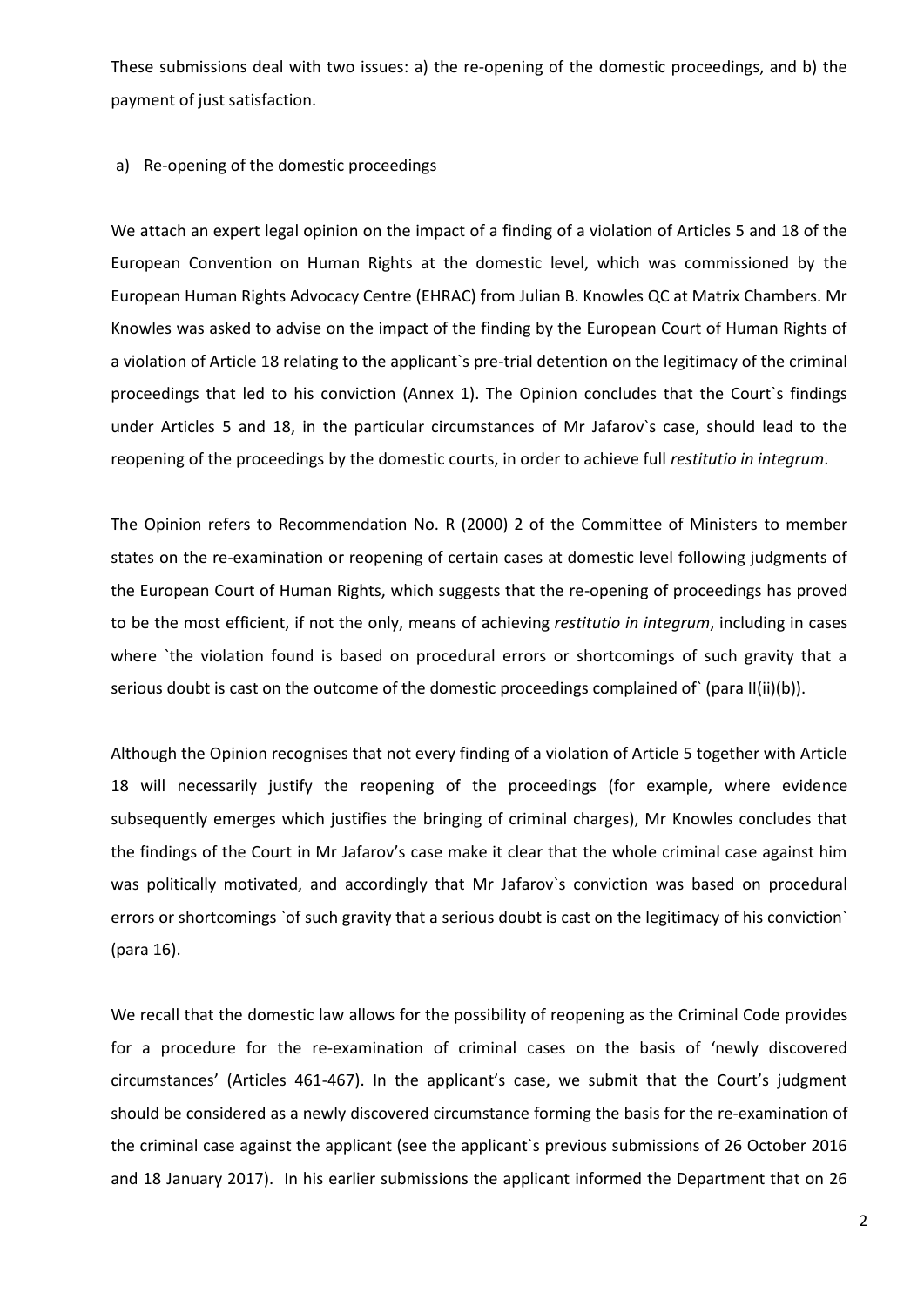August 2016 the Supreme Court rejected his request for the re-opening of his case as being inadmissible. A further decision was made by the Supreme Court on 27 January 2017, and again his request for reopening was rejected (Annex 2).

We recall that in previous cases in which the Court has found violations of both Articles 5 and 18 in the course of criminal proceedings, the question of the re-opening of the domestic proceedings, or other alternative means of ensuring the rehabilitation of the applicants, was central to the supervision process pursued by the Committee of Ministers (see the applicant's previous submissions of 26 October 2016 and 18 January 2017). For example, in the case of *Lutsenko v Ukraine*, Appl. No. 6492/11 (violations of Articles 5 and 18), the applicant's criminal conviction was quashed by the domestic court, as a result of the ECtHR judgment.

It is emphasised that Mr Jafarov's conviction continues to severely limit his ability to exercise his rights and his professional activities, despite his early release. It is recalled that the applicant's conviction continues in effect for a period of six years after the date of his conviction, in accordance with Article 83.3.4 of the Criminal Code. Therefore, as a result of the conviction, the applicant is prevented from standing for any elections in Azerbaijan until 2021; nor can he be admitted to the Azerbaijani Bar Association until 2021. Furthermore, If he were convicted of any other criminal offence during the 6-year period, he would be punished more severely for committing an offence during the early release period, as provided in Article 83.1 of the Criminal Code.

In conclusion, in the light of Mr Knowles' Opinion, it is submitted that the Committee of Ministers should (i) state that the terms of the judgment of the European Court of Human Rights in Mr Jafarov's case require the reopening of the domestic criminal proceedings against him, and the Committee should (ii) call on the Azerbaijani authorities to ensure that the proceedings are in fact reopened, and retried in a manner that is wholly compliant with the European Convention on Human Rights.

## b) Partial delayed payment of just satisfaction

In its judgment in Mr Jafarov's case, the Court ordered the Azerbaijani Government to pay him damages of €25,000 and costs and expenses of €7,448 by the deadline of 4 October 2016. However, to date, the Government has only paid the applicant a total of €8,500 in a series of instalments: €2,000 in April 2017; €2,000 in May 2017; €1,500 in June 2017; €1,500 in July 2017; and €1,500 in August 2017 (Annex 3). Therefore, the Government is still required to pay the remaining sums due,